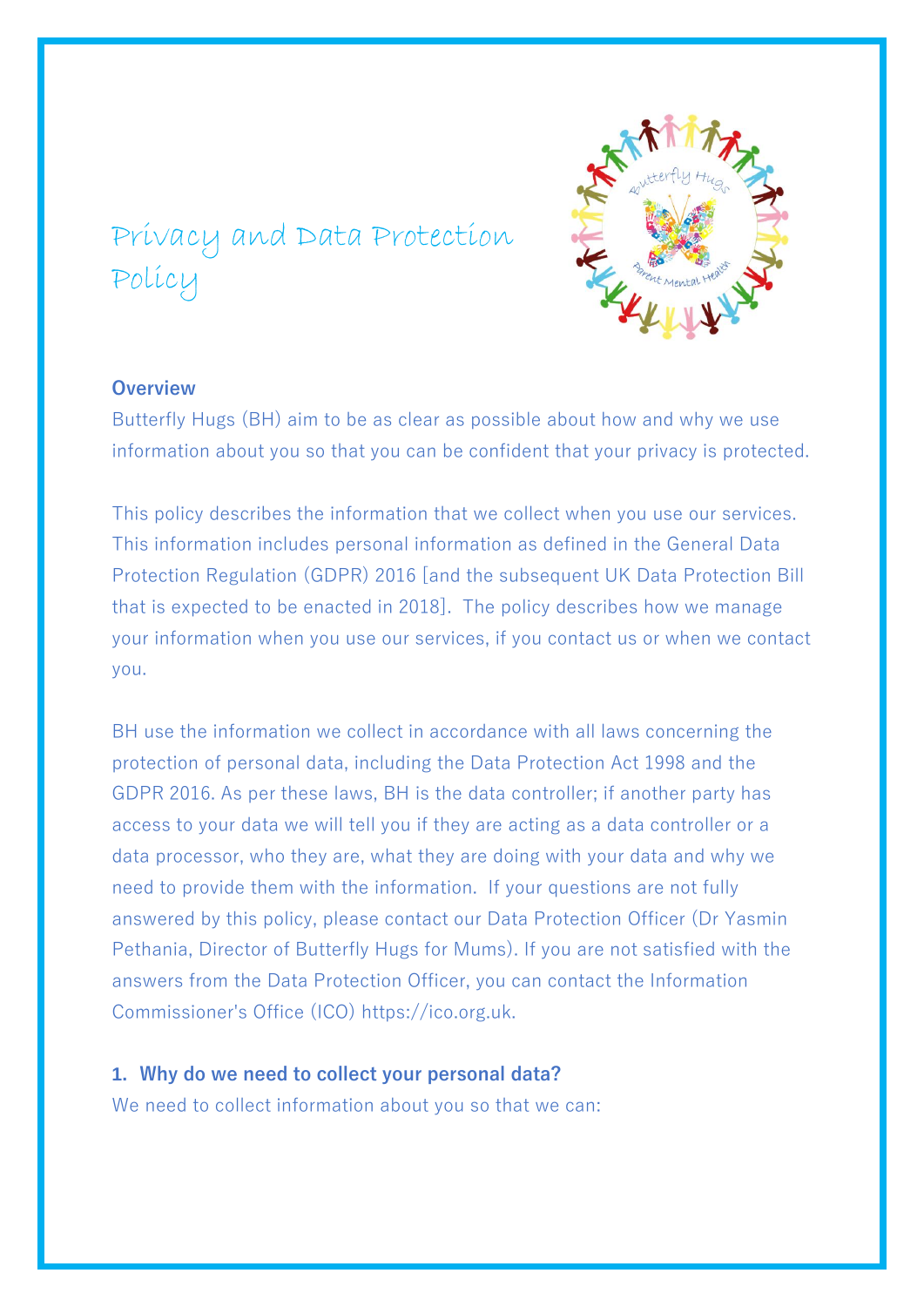- Know who you are so that we can communicate with you in a personal way. The legal basis for this is a legitimate interest.
- Deliver services to you. The legal basis for this is the contract with you.
- Process your payment for the services we provide. The legal basis for this is the contract with you.
- Verify your identity so that we can be sure we are dealing with right person. The legal basis for this is a legitimate interest.
- Send you relevant information (such as self-help resources). The legal basis for this is your consent.
- Provide you with a useful and relevant website. The legal basis for this is legitimate interest.
- **2. What personal information do we collect and when do we collect it?** For us to provide you with the relevant service, we need to collect the following information:
	- Your name
	- Your date of birth
	- Your contact details including a postal address, telephone number(s) and electronic contact such as email address.
	- You GP's name and address and, where applicable, the contact details of other health professionals involved in your care. When taking a referral (and where relevant), we may also collect the following information relating to your current and past psychological difficulties and diagnoses:
	- Any current/past psychological diagnoses
	- Any current/past psychological symptoms
	- Any relevant physical health conditions
	- Your current risk of suicide/self-harm
	- Your past admissions to hospital, suicide attempts and/or self-harm.

# **3. How do we use the information that we collect?**

We use the data we collect from you in the following ways: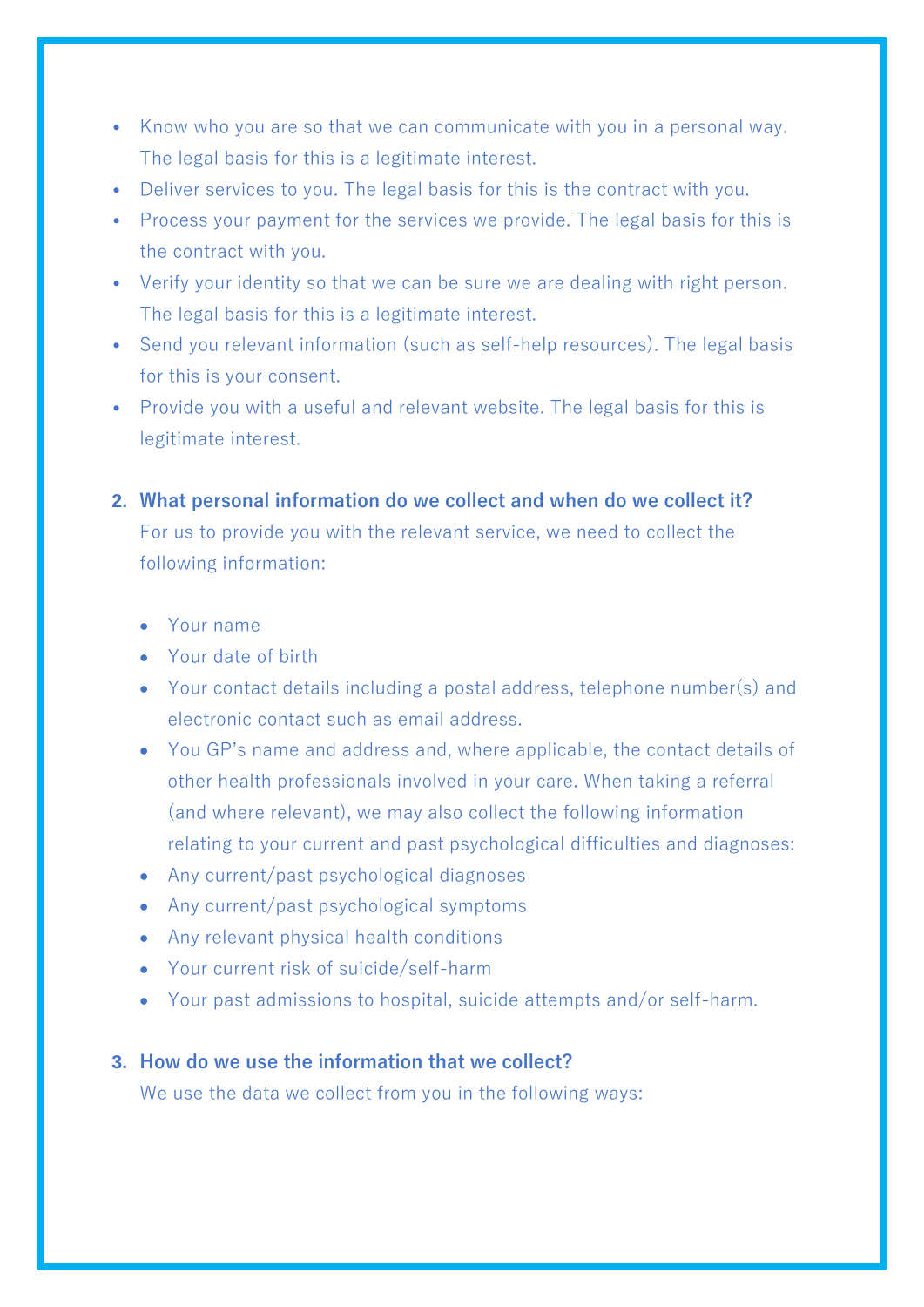- To communicate with you so that we can inform you about your appointments with us we use your name, your contact details such as your telephone number, email address or postal address.
- To create an invoice, we use your name and email address
- To write assessment letters, we use information relating to your current and past psychological difficulties and diagnoses.

# **4. Where do we keep the information?**

We keep your information as described below:

- On our personal computers. We each use personal computers. The computers are password protected and the hard drives are encrypted. Passwords are changed every 90 days and it is our policy that passwords are not shared. We do not use Dropbox, Google Drive or any other cloud service to store your data.
- As a paper copy. During our initial assessment, we ask you to complete a paper registration form and to sign a copy of our terms and conditions. We take hand written notes during both assessment and treatment sessions, which we store in your personal file. These notes are used to create assessment and discharge letters when requested. We store your personal file in a locked filing cabinet.

# **5. How long do we keep the information?**

The Data Protection Act (1988) states that personal data processed for any purpose or purposes shall not be kept for longer than is necessary for that purpose or those purposes. This means that we will not store or keep personal data for longer than is necessary or required by law. Personal data will need to be retained for longer in some cases than in others. A decision in how long personal data will be retained will be based on individual needs. A judgement will be made about:

- the current and future value of the information;
- the costs, risks and liabilities associated with retaining the information; and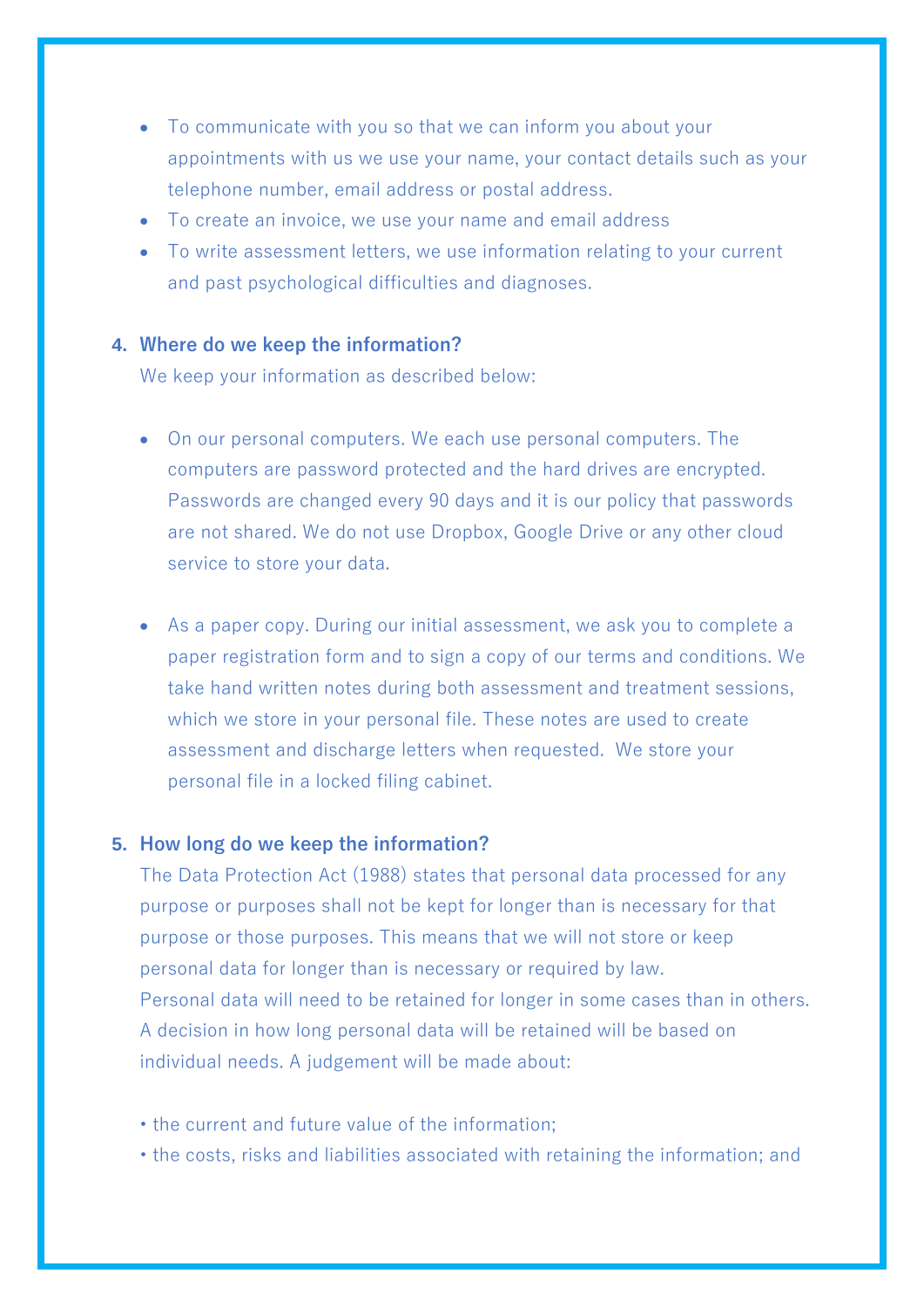• the ease or difficulty of making sure it remains accurate and up to date.

The minimum recommended period for retention of adult mental health personal data is seven years. When we destroy records, we shred paper records and any electronic files are deleted.

# **6. Who do we send the information to?**

We send copies of your reports to you and other professionals (such as GPs or other Clinical Psychologists) at your request. We provide copies of your paper notes to solicitors if and when requested for a court case, in accordance with the law. All reports that are sent electronically are sent as attachments that are encrypted and password protected.

The information you share with BH, and the notes made during the sessions, will remain confidential, within certain boundaries. This means that your psychologist(s) will only share information with other parties if he/she becomes concerned that you, your child, or others (where relevant), are at risk of harm. Your psychologist will aim to talk to you about his/her concerns before sharing any information. If, however, your psychologist is concerned that discussing this would put you at more risk of harm (for example, of selfharm or suicide), he/she will speak to other parties without your consent. This is extremely rare and a legal obligation. For more information you can see the British Psychological Society 'Generic Professional Practice Guidelines':

[http://www.bps.org.uk/sites/default/files/documents/generic\\_professional\\_p](http://www.bps.org.uk/sites/default/files/documents/generic_professional_practice_guidelines.pdf) [ractice\\_guidelines.pdf](http://www.bps.org.uk/sites/default/files/documents/generic_professional_practice_guidelines.pdf)

# **7. Will we send emails and text messages to you?**

As part of providing our service to you we will send letters to you via email. The report will be encrypted, and password protected. Also, as part of our service, we may need to send details of your appointments to you in between sessions. To protect your information, we prefer to use an end-to- end encrypted messaging service (such as Whatsapp). If you are not able to use